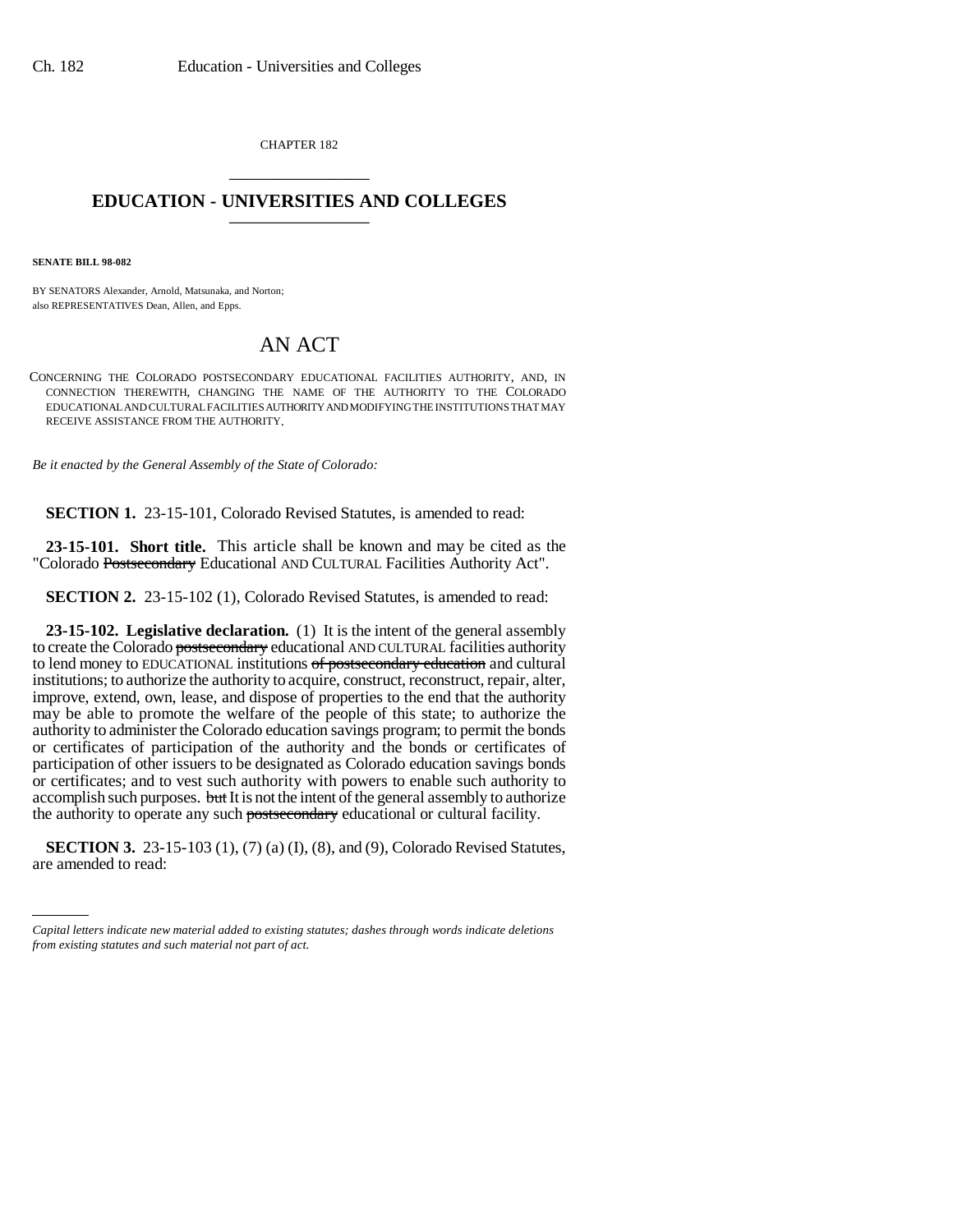**23-15-103. Definitions.** As used in this article, unless the context otherwise requires:

(1) "Authority" means the Colorado postsecondary educational AND CULTURAL facilities authority created by this article.

(7) (a) (I) "Facility", in the case of a participating EDUCATIONAL institution,  $\sigma f$ postsecondary education, means any structure or building suitable for use as a housing facility, an instructional facility, an administration building, a research facility, a laboratory, a maintenance, storage, or utility facility, an auditorium, a dining hall, a food service and preparation facility, a mental or physical health care facility, a recreational facility, or a student center facility or any other structure or facility required or useful for the operation of an EDUCATIONAL institution, of postsecondary education, including, but not limited to: Offices, parking lots and garages, and other supporting service structures; any equipment, furnishings, and appurtenances necessary or useful in the operation of a participating EDUCATIONAL institution; of postsecondary education; and the acquisition, preparation, and development of all real and personal property necessary or convenient as a site or sites for any such structure or facility.

(8) (a) "EDUCATIONAL institution" of postsecondary education" means an ANY GOVERNMENTAL, QUASI-GOVERNMENTAL, OR NONPROFIT educational institution operating in this state which:

(I) Provides an educational program for which it awards a bachelor's degree; or

(II) Provides not less than a two-year program which is acceptable for full credit towards such a degree; or

(III) Provides not less than a six-month program of training to prepare students for gainful employment; or

(IV) Provides not less than a six-month program of training to develop, improve, or enhance the occupational skills of persons in their current positions of employment or of persons seeking employment in a new or different occupation;

(V) PROVIDES AN EDUCATIONAL PROGRAM PURSUANT TO A CHARTER FROM A SCHOOL DISTRICT IN ACCORDANCE WITH APPLICABLE LAWS; OR

(VI) PROVIDES AN EDUCATIONAL PROGRAM TO THE RESIDENTS OF THE STATE.

(b) "EDUCATIONAL institution" of postsecondary education" does not include any pervasively sectarian or theological institution or any branch program of an EDUCATIONAL institution of postsecondary education whose principal campus and facilities are located outside this state.

(c) "EDUCATIONAL institution" of postsecondary education" includes any private foundation, nonprofit association, or any other entity which is organized principally for the support and benefit of any educational institution defined in paragraph (a) of this subsection (8) and includes but is not limited to the Auraria higher education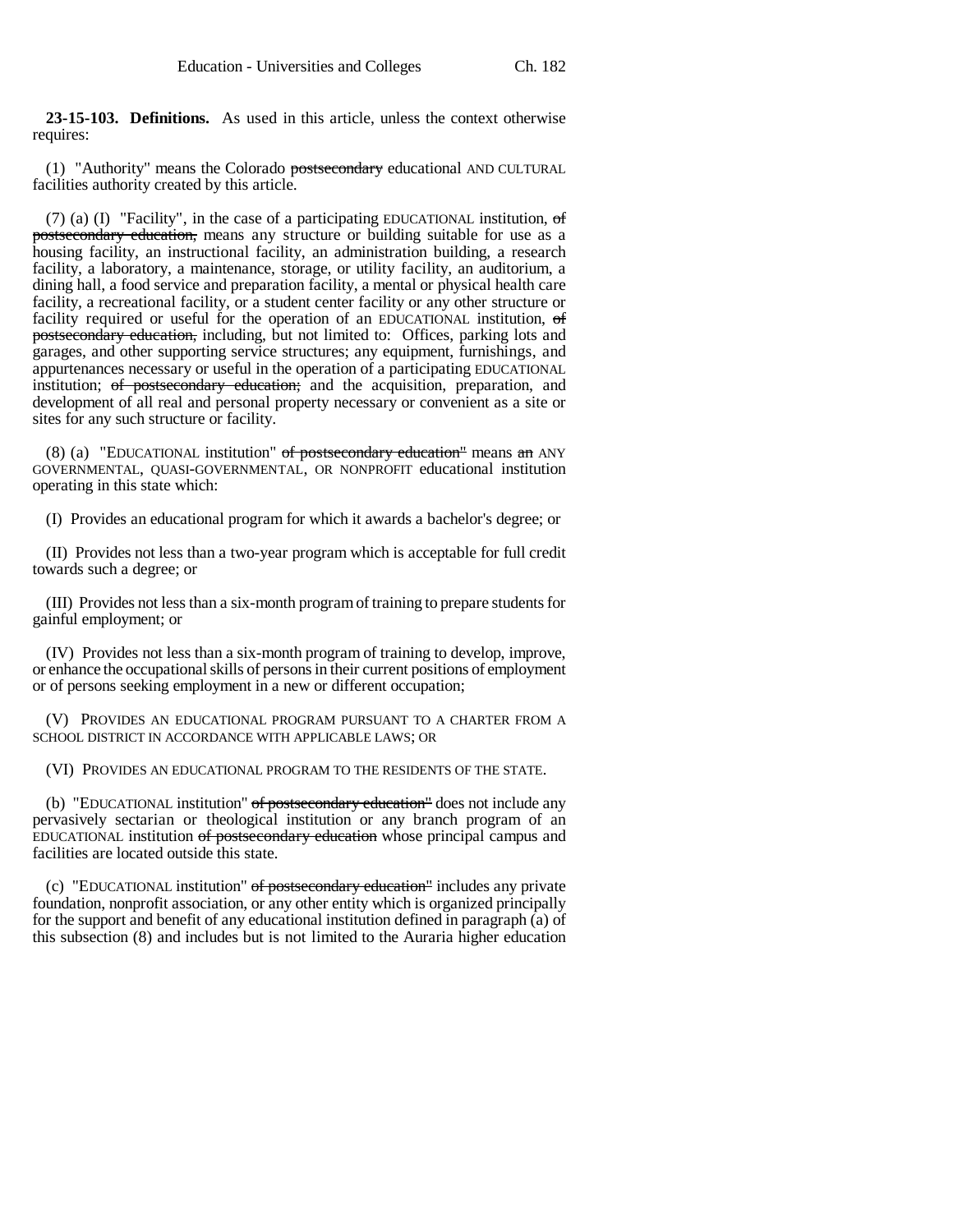center. Any reference in this article to "EDUCATIONAL institution of postsecondary education supported in whole or in part by state funds" includes but is not limited to the Auraria higher education center.

(9) "Refinancing of outstanding obligations" means liquidation, with the proceeds of bonds or notes issued by the authority, of any indebtedness of a participating EDUCATIONAL institution of postsecondary education or cultural institution incurred prior to, on, or after July 1, 1981, to finance or aid in financing a lawful purpose of such institution not financed pursuant to this article which would constitute a facility had it been undertaken and financed by the authority. The term also means consolidation of such indebtedness with indebtedness of the authority incurred for a facility related to the purpose for which the indebtedness of such institution was initially incurred.

**SECTION 4.** 23-15-107 (1) (f), (1) (i), (1) (l), (1) (m), (1) (n), (1) (o), (1) (r), and (1) (s), Colorado Revised Statutes, are amended, and the said 23-15-107 is further amended BY THE ADDITION OF A NEW SUBSECTION, to read:

**23-15-107. General powers of the authority.** (1) In addition to any other powers granted to the authority by this article, the authority shall have the following powers:

(f) To determine, in accordance with the provisions of this article, the location and character of any facility to be financed under the provisions of this article and to acquire, construct, reconstruct, renovate, improve, alter, replace, maintain, repair, operate, and lease such facility as lessee or lessor; to enter into contracts for any and all of such purposes and for the management and operation of a facility; and to designate a participating EDUCATIONAL institution of postsecondary education or cultural institution as its agent to determine the location and character of a facility undertaken by such participating institution under the provisions of this article and, as agent of the authority, to acquire, construct, reconstruct, renovate, replace, alter, improve, maintain, repair, operate, lease as lessee or lessor, and regulate the same and to enter into contracts for any and all of such purposes including contracts for the management and operation of such facility;

(i) To establish rules and regulations, and to designate a participating EDUCATIONAL institution of postsecondary education or cultural institution as its agent to establish such rules and regulations, for the use of the facilities undertaken or operated by such participating institution and to employ or contract for consulting engineers, architects, attorneys, accountants, construction and financial experts, superintendents, managers, and such other employees and agents as may be necessary in its judgment and to fix their compensation;

(l) To make mortgage loans or other secured or unsecured loans to any participating EDUCATIONAL institution of postsecondary education or cultural institution for the cost of the facilities in accordance with an agreement between the authority and such participating institution; but no such loan shall exceed the total cost of such facilities as determined by such participating institution and approved by the authority;

(m) To make mortgage loans or other secured or unsecured loans to a participating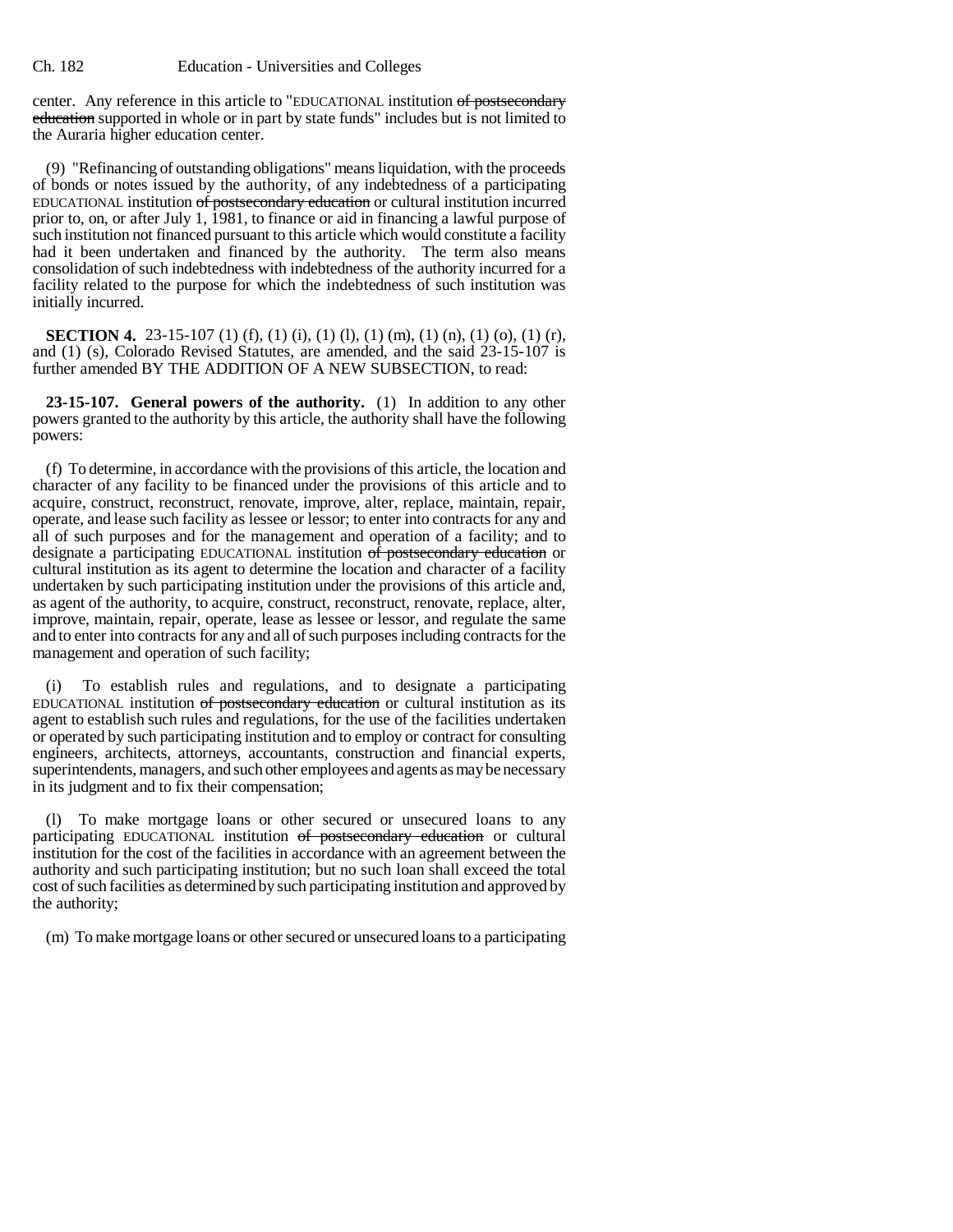EDUCATIONAL institution of postsecondary education or cultural institution; to refund outstanding obligations, mortgages, or advances issued, made, or given by such participating institution for the cost of its facilities, including the issuance of bonds and the making of loans to a participating EDUCATIONAL institution of postsecondary education or cultural institution; or to refinance outstanding obligations and indebtedness incurred for facilities when the authority finds that such financing is in the public interest and alleviates the financial hardship upon the participating EDUCATIONAL institution of postsecondary education or cultural institution or is in connection with other financing by the authority for such participating institution;

(n) To obtain or aid in obtaining, from any department or agency of the United States or of this state or any private company, any insurance or guarantee as to, or of, or for the payment or repayment of the interest or principal, or both the interest and principal, or any part of either or both on any loan, lease, or obligation or any instrument evidencing or securing the same made or entered into pursuant to the provisions of this article and, notwithstanding any other provisions of this article, to enter into any agreement, contract, or other instrument whatsoever with respect to any such insurance or guarantee, to accept payment in such manner and form as provided therein in the event of default by a participating EDUCATIONAL institution of postsecondary education or cultural institution, and to assign any such insurance or guarantee as security for the authority's bonds;

(o) To charge to and equitably apportion among participating EDUCATIONAL institutions of postsecondary education or cultural institutions the administrative costs and expenses of the authority incurred in the exercise of the powers granted and the duties conferred by this article;

(r) To make mortgage loans or other secured or unsecured loans to any person for the costs of a facility which will be made available for use by an EDUCATIONAL institution of postsecondary education or a cultural institution, if the governing body of such institution has resolved that the use of such facility will be in the best interests of such institution; but no such loan shall exceed the total cost of said facility as determined by said institution and approved by the authority;

(s) To refund or refinance, through the issuance of bonds and the making of loans, any outstanding obligations, mortgages, indebtednesses, or advances issued, made, or given by a person for the cost of facilities which will be made available for use by an EDUCATIONAL institution of postsecondary education or a cultural institution when the governing board of such institution finds that the use of said facility is in the best interests of said institution;

(5) NO MORTGAGE LOAN, OTHER SECURED OR UNSECURED LOAN, OR FINANCING, REFINANCING, REFUNDING, OR OTHER FINANCIAL OBLIGATION INCURRED PURSUANT TO THE TERMS OF THIS ARTICLE FOR THE BENEFIT OF A CHARTER SCHOOL AS DESCRIBED IN SECTION 23-15-103 (8) (a) (V), SHALL OBLIGATE, DIRECTLY OR INDIRECTLY, THE SCHOOL DISTRICT THAT GRANTED THE CHARTER TO THE CHARTER SCHOOL UNLESS:

(a) THE EXPRESS WRITTEN CONSENT OF THE SCHOOL DISTRICT IS OBTAINED; AND

(b) THE AUTHORITY OBTAINS A WRITTEN OPINION OF LEGAL COUNSEL THAT THE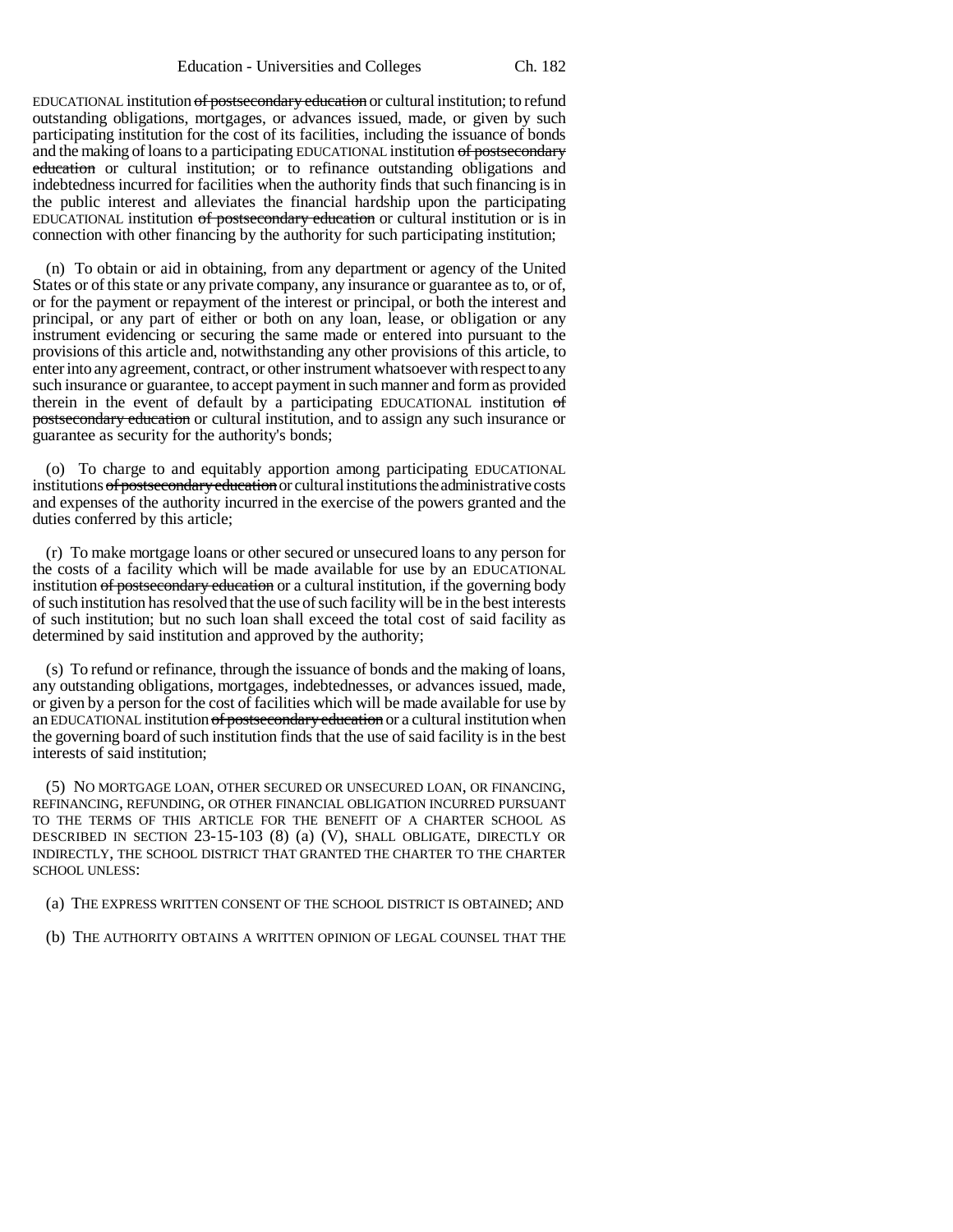OBLIGATION OF THE SCHOOL DISTRICT IS LEGALLY PERMISSIBLE UNDER THE COLORADO CONSTITUTION AND ALL APPLICABLE LAWS.

**SECTION 5.** 23-15-104 (1), Colorado Revised Statutes, is amended to read:

**23-15-104. Authority - creation - board - organization.** (1) (a) There is hereby created an independent public body politic and corporate to be known as the Colorado postsecondary educational AND CULTURAL facilities authority. Said authority is constituted a public instrumentality, and its exercise of the powers conferred by this article shall be deemed and held to be the performance of an essential public function. The authority shall be a body corporate and a political subdivision of the state and shall not be an agency of state government and shall not be subject to administrative direction by any department, commission, board, or agency of the state.

(b) THE LEGAL EFFECTS OF ANY STATUTE HERETOFORE DESIGNATING THE COLORADO EDUCATIONAL AND CULTURAL FACILITIES AUTHORITY BY ANY OTHER NAME, OR PROPERTY RIGHTS HERETOFORE INCURRED UNDER ANY OTHER NAME, SHALL NOT BE IMPAIRED.

**SECTION 6.** 23-15-105 (5), Colorado Revised Statutes, is amended to read:

**23-15-105. Organizational meeting - chairman - executive director - surety bond - conflict of interest.** (5) Notwithstanding any other law to the contrary, it shall not constitute a conflict of interest for a trustee, director, officer, or employee of any EDUCATIONAL institution, of postsecondary education, financial institution, investment banking firm, brokerage firm, commercial bank or trust company, architectural firm, or other firm, person, or corporation to serve as a member of the board; except that such trustee, director, officer, or employee shall disclose such interest to the board and may abstain from deliberation, action, and voting by the board in each instance where the business affiliation of any such trustee, director, officer, or employee is involved.

**SECTION 7.** 23-15-108, Colorado Revised Statutes, is amended to read:

**23-15-108. Acquisition of property.** The authority, directly or by or through a participating EDUCATIONAL institution of postsecondary education or cultural institution as its agent, may acquire by purchase, lease, gift, devise, or other means such lands, structures, real or personal property, rights-of-way, franchises, easements, and other interests in lands, including lands lying under water and riparian rights which are located within or without the state, as it may deem necessary or convenient for the construction, acquisition, or operation of facilities, upon such terms as may be considered by the authority to be reasonable, and may take title thereto in the name of the authority or in the name of such participating EDUCATIONAL institution of postsecondary education or cultural institution as its agent.

**SECTION 8.** 23-15-110.5 (2) (e) and (4) (a), Colorado Revised Statutes, are amended to read:

**23-15-110.5. Colorado education savings program.** (2) Bonds or certificates of participation may be designated as Colorado education savings bonds or certificates pursuant to subsection (1) of this section if such instruments satisfy the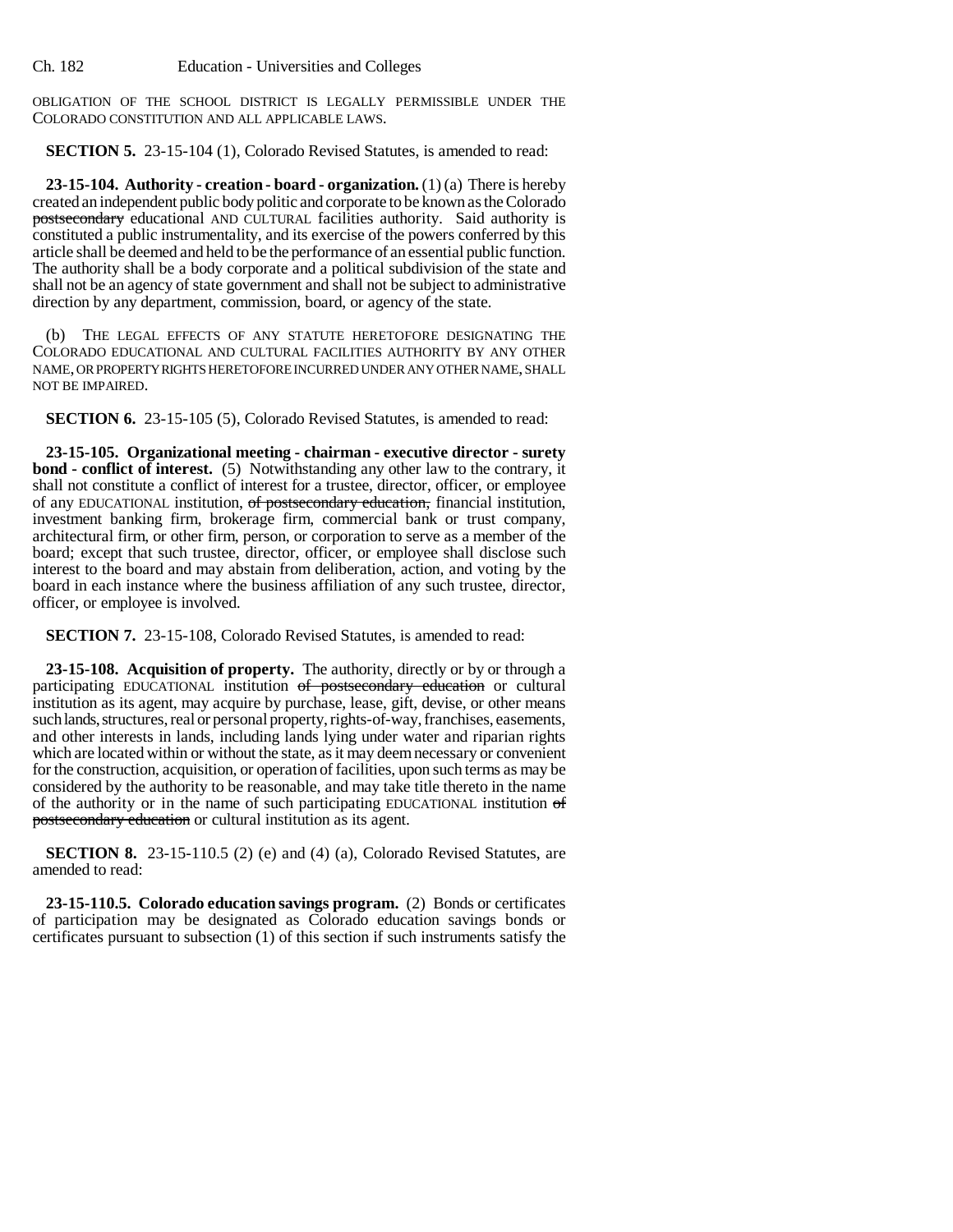following criteria:

(e) The bonds or certificates are either zero-coupon, deep discount, or comparable instruments and the maturation dates of such instruments are structured to the extent possible both to accommodate the financing needs of the issuer or the entity on whose behalf the instruments are being issued and to fulfill the needs of individuals planning on using the proceeds of such instruments for **postsecondary** education purposes.

(4) The authority shall evaluate the feasibility of:

(a) Payment of financial incentives to holders of Colorado education savings bonds or certificates if, at maturity, the proceeds of such bonds or certificates are applied to expenses incurred for postsecondary education in the state of Colorado;

**SECTION 9.** 23-15-112 (3), Colorado Revised Statutes, is amended to read:

**23-15-112. Security for bonds and notes.** (3) In addition to the provisions of subsections (1) and (2) of this section, bonds of the authority may be secured by a pooling of leases, loans, or mortgages whereby the authority may assign its rights as lessor, lender, or mortgagee and pledge rents, loan payments, or mortgage payments under two or more leases, loans, or mortgages, with two or more participating EDUCATIONAL institutions of postsecondary education or cultural institutions as lessees, borrowers, or mortgagors, respectively, upon such terms as may be provided for in the resolutions of the authority or as may be provided for in a trust indenture or mortgage or deed of trust authorized by the authority.

**SECTION 10.** 23-15-115, Colorado Revised Statutes, is amended to read:

**23-15-115. Procedure before expenditure of proceeds.** (1) Notwithstanding any other provisions of this article, the authority may not undertake any facility authorized by this article unless, prior to the expenditure of proceeds, the board finds that:

(a) Such facility will enable or assist an EDUCATIONAL institution of postsecondary education or a cultural institution to fulfill its obligation to provide facilities; and

(b) In the case of an EDUCATIONAL institution, of postsecondary education, such facility has been reviewed and approved by the commission if such approval is required pursuant to section 23-1-106.

**SECTION 11.** 23-15-117, Colorado Revised Statutes, is amended to read:

**23-15-117. Payment of bonds - nonliability of state.** Bonds and notes issued by the authority shall not constitute or become an indebtedness, a debt, or a liability of the state, the general assembly, or any county, city, city and county, town, school district, or other political subdivision of the state or of any other political subdivision or body corporate and politic within the state, and neither the state, the general assembly, nor any county, city, city and county, town, school district, or other political subdivision of the state shall be liable thereon; nor shall such bonds or notes constitute the giving, pledging, or loaning of the faith and credit of the state, the general assembly, or any county, city, city and county, town, school district, or other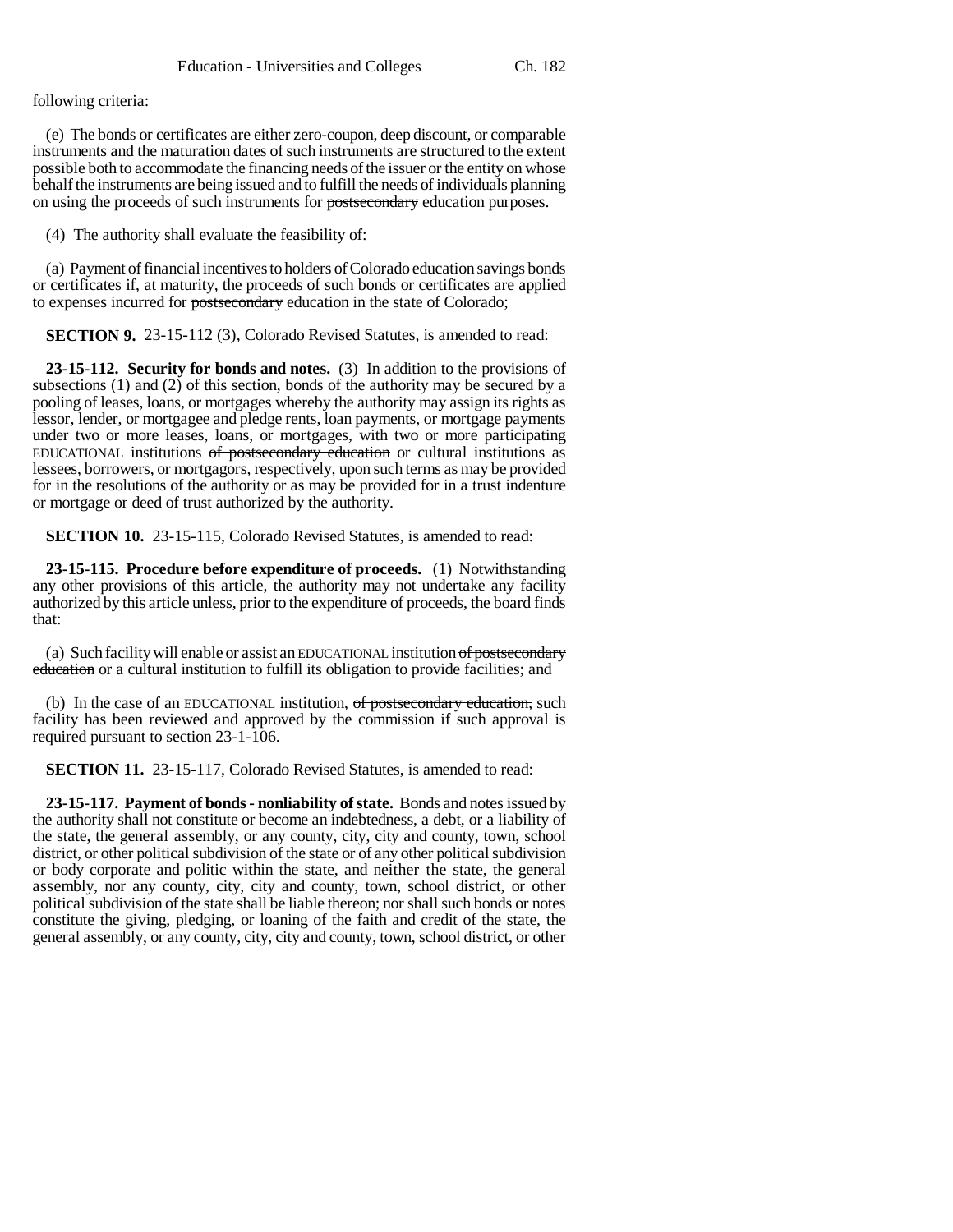political subdivision of the state or of any other political subdivision or body corporate and politic within the state, but such bonds or notes shall be payable solely from the funds provided for in this article. The issuance of bonds or notes under the provisions of this article shall not obligate, directly, indirectly, or contingently, the state or any subdivision thereof nor empower the authority to levy or collect any form of taxes or assessments therefor or to create any indebtedness payable out of taxes or assessments therefor or make any appropriation for their payment, and such appropriation or levy is prohibited. Nothing in this section shall prevent or be construed to prevent the authority from pledging its full faith and credit or the full faith and credit of a participating EDUCATIONAL institution of postsecondary education or cultural institution to the payment of bonds or notes authorized pursuant to this article. Nothing in this article shall be construed to authorize the authority to create a debt of the state within the meaning of the constitution or statutes of Colorado or to authorize the authority to levy or collect taxes or assessments; and all bonds issued by the authority pursuant to the provisions of this article are payable and shall state that they are payable solely from the funds pledged for their payment in accordance with the resolution authorizing their issuance or with any trust indenture, mortgage, or deed of trust executed as security therefor and are not a debt or liability of the state of Colorado. The state shall not in any event be liable for the payment of the principal of or interest on any bonds of the authority or for the performance of any pledge, mortgage, obligation, or agreement of any kind whatsoever which may be undertaken by the authority. No breach of any such pledge, mortgage, obligation, or agreement shall impose any pecuniary liability upon the state or any charge upon its general credit or against its taxing power.

**SECTION 12.** 23-15-118, Colorado Revised Statutes, is amended to read:

**23-15-118. Exemption from taxation and securities law.** The authority is hereby declared to be a public instrumentality of the state, performing a public function for the benefit of the people of the state for the improvement of their welfare and postsecondary educational and cultural opportunities. Accordingly, the income or other revenues of the authority, all properties at any time owned by the authority, any bonds, notes, or other obligations issued pursuant to this article and the transfer thereof and the income therefrom (including any profit made on the sale thereof), and all mortgages, leases, trust indentures, and other documents issued in connection therewith shall be exempt at all times from all taxation and assessments in the state of Colorado. Bonds issued by the authority shall also be exempt from the "Colorado Securities Act", article 51 of title 11, C.R.S.

**SECTION 13.** 23-15-119, Colorado Revised Statutes, is amended to read:

**23-15-119. Rents and charges.** A sufficient amount of the revenues derived with respect to a facility, except such part of such revenues as may be necessary to pay the cost of maintenance, repair, and operation and to provide reserves and for renewals, replacements, extensions, enlargements, and improvements provided for in the resolution authorizing the issuance of any bonds or notes of the authority or in the trust agreement securing the same, shall be set aside at such regular intervals as may be provided in such resolution or trust agreement in a sinking or other similar fund which is hereby pledged to and charged with the payment of the principal of and the interest on such bonds or notes as the same become due and the redemption price or the purchase price of bonds retired by call or purchase as therein provided. Such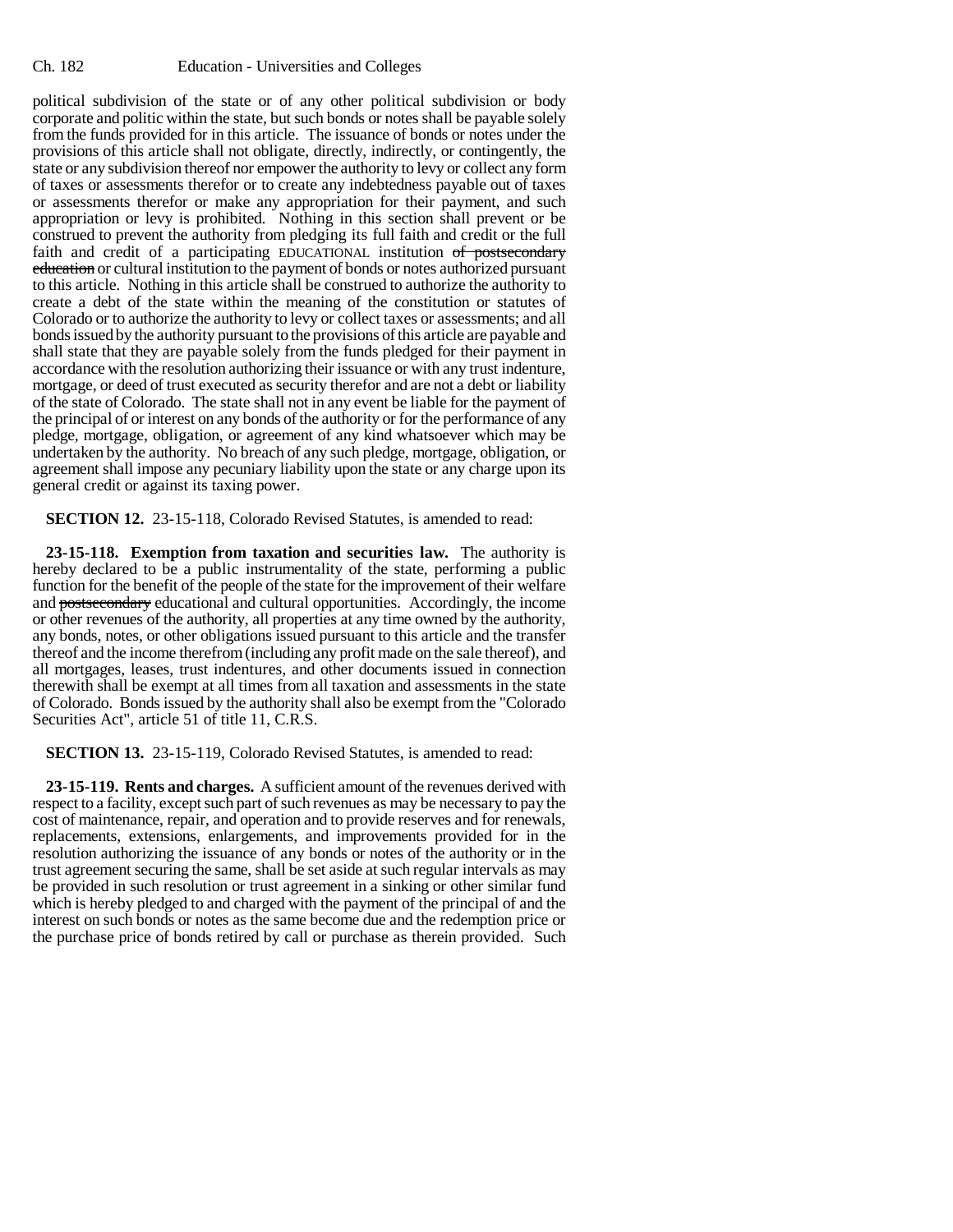pledge shall be valid and binding at the time the pledge is made and thereafter until satisfied, and the rates, rents, fees, charges, and other revenues or other moneys so pledged and thereafter received by the authority shall immediately be subject to the lien of such pledge without any physical delivery thereof or further act; and the lien of any such pledge shall be valid and binding as against all parties having claims of any kind in tort or contract or in any other form against the authority, irrespective of whether such parties have notice thereof. Neither the bond resolution, any trust agreement, any other agreement, nor any lease by which a pledge is created need be filed or recorded except in the records of the authority. The use and disposition of moneys to the credit of such sinking or other similar fund shall be subject to the resolution authorizing the issuance of such bonds or notes or to such trust agreement. Except as may be otherwise provided in such resolution or such trust agreement, such sinking or other similar fund may be a fund for all such bonds or notes issued to finance facilities at a particular EDUCATIONAL institution of postsecondary education or cultural institution without distinction or priority of one over another; except that the authority in any such resolution or trust agreement may provide that such sinking or other similar fund shall be the fund for a particular facility at an EDUCATIONAL institution of postsecondary education or a cultural institution and for the bonds issued to finance a particular facility and, additionally, may permit and provide for the issuance of bonds having a lien with respect to the security authorized which is subordinate to other bonds of the authority, and, in such case, the authority may create separate sinking or other similar funds with respect to such subordinate lien bonds.

**SECTION 14.** The introductory portion to 23-15-120 (2), Colorado Revised Statutes, is amended to read:

**23-15-120. Fees.** (2) Nothing in this article shall be construed to imply mandatory participation by an EDUCATIONAL institution of postsecondary education or a cultural institution. An initial planning service fee in an amount determined by the authority shall be paid to the authority by each participating EDUCATIONAL institution of postsecondary education or cultural institution that applies for financial assistance to provide for its facilities. Such initial planning service fees shall be included in the cost of the facilities to be financed and shall not be refundable by the authority, whether or not any such application is approved or, if approved, whether or not such financial assistance is accomplished. In addition to such initial fee, an annual planning service fee shall be paid to the authority by each participating EDUCATIONAL institution of postsecondary education or cultural institution in an amount determined by the authority. Such fees shall be paid on said dates or in such installments as may be satisfactory to the authority. Such fees may be used for:

**SECTION 15.** 23-15-121, Colorado Revised Statutes, is amended to read:

**23-15-121. Conveyance of title - release of lien.** When the principal of and interest on bonds issued by the authority to finance the cost of facilities or to refinance the outstanding indebtedness of one or more participating EDUCATIONAL institutions of postsecondary education or cultural institutions, including any refunding bonds issued to refund and refinance such bonds, have been fully paid and retired or when adequate provision has been made to fully pay and retire the same and when all other conditions of the resolution, the lease, the trust indenture, and the mortgage, deed of trust, or other form of security arrangement, if any, authorizing and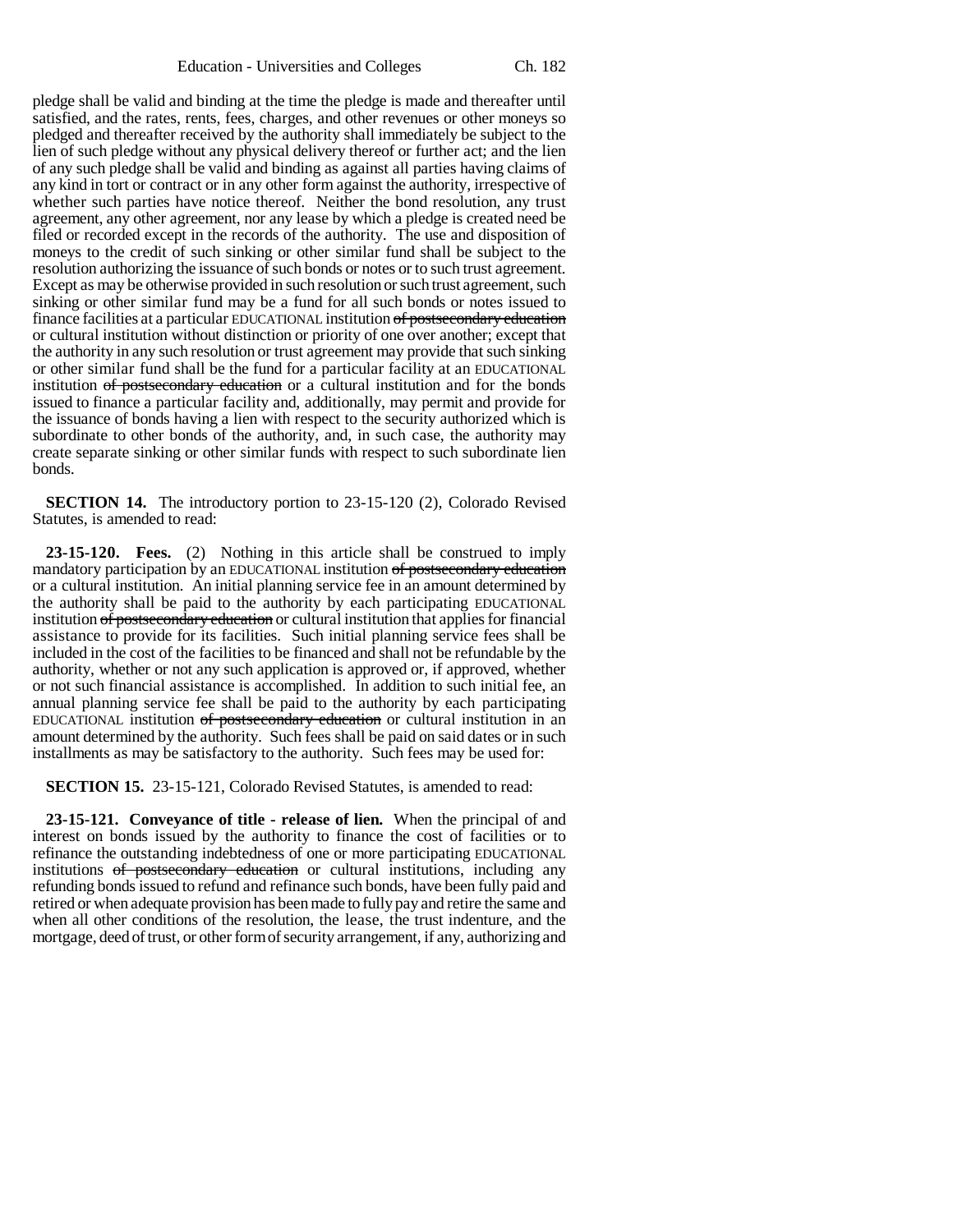securing the same have been satisfied, the authority shall promptly do all things and execute such deeds, conveyances, and other documents as are necessary and required to release the lien of such mortgage, deed of trust, or other form of security arrangement in accordance with the provisions thereof and to convey its right, title, and interest in such facilities so financed, and any other facilities leased or mortgaged or subject to a deed of trust or any other form of security arrangement to secure the bonds, to such participating EDUCATIONAL institution of postsecondary education or cultural institution.

**SECTION 16.** 24-32-1705 (1) (a) (IV), Colorado Revised Statutes, is amended to read:

**24-32-1705. Allocations to state issuing authorities.** (1) (a) Within thirty days after May 20, 1987, and as of January 15 in each year thereafter, fifty percent of the state ceiling shall be initially allocated among the following state issuing authorities in amounts established by the department:

(IV) The Colorado postsecondary educational AND CULTURAL facilities authority, created by section 23-15-104, C.R.S.; and

**SECTION 17.** 24-77-102 (15) (b) (V), Colorado Revised Statutes, is amended to read:

**24-77-102. Definitions.** As used in this article, unless the context otherwise requires:

(15) (b) "Special purpose authority" includes, but is not limited to:

(V) The Colorado postsecondary educational AND CULTURAL facilities authority created pursuant to section 23-15-104 (1), C.R.S.;

**SECTION 18.** 29-1-102 (13), Colorado Revised Statutes, is amended to read:

**29-1-102. Definitions.** As used in this part 1, unless the context otherwise requires:

(13) "Local government" means any authority, county, municipality, city and county, district, or other political subdivision of the state of Colorado; any institution, department, agency, or authority of any of the foregoing; and any other entity, organization, or corporation formed by intergovernmental agreement or other contract between or among any of the foregoing. The office of the county public trustee shall be deemed an agency of the county for the purposes of this part 1. "Local government" does not include the Colorado postsecondary educational AND CULTURAL facilities authority, the university of Colorado hospital authority, the Colorado student obligation bond authority, the Colorado health facilities authority, the Colorado housing and finance authority, the Colorado agricultural development authority, the Colorado sheep and wool authority, the Colorado beef council authority, the Colorado horse development board, the fire and police pension association, any public entity insurance or investment pool formed pursuant to state law, any county or municipal housing authority, any association of political subdivisions formed pursuant to section 29-1-401, or any home rule city or town,